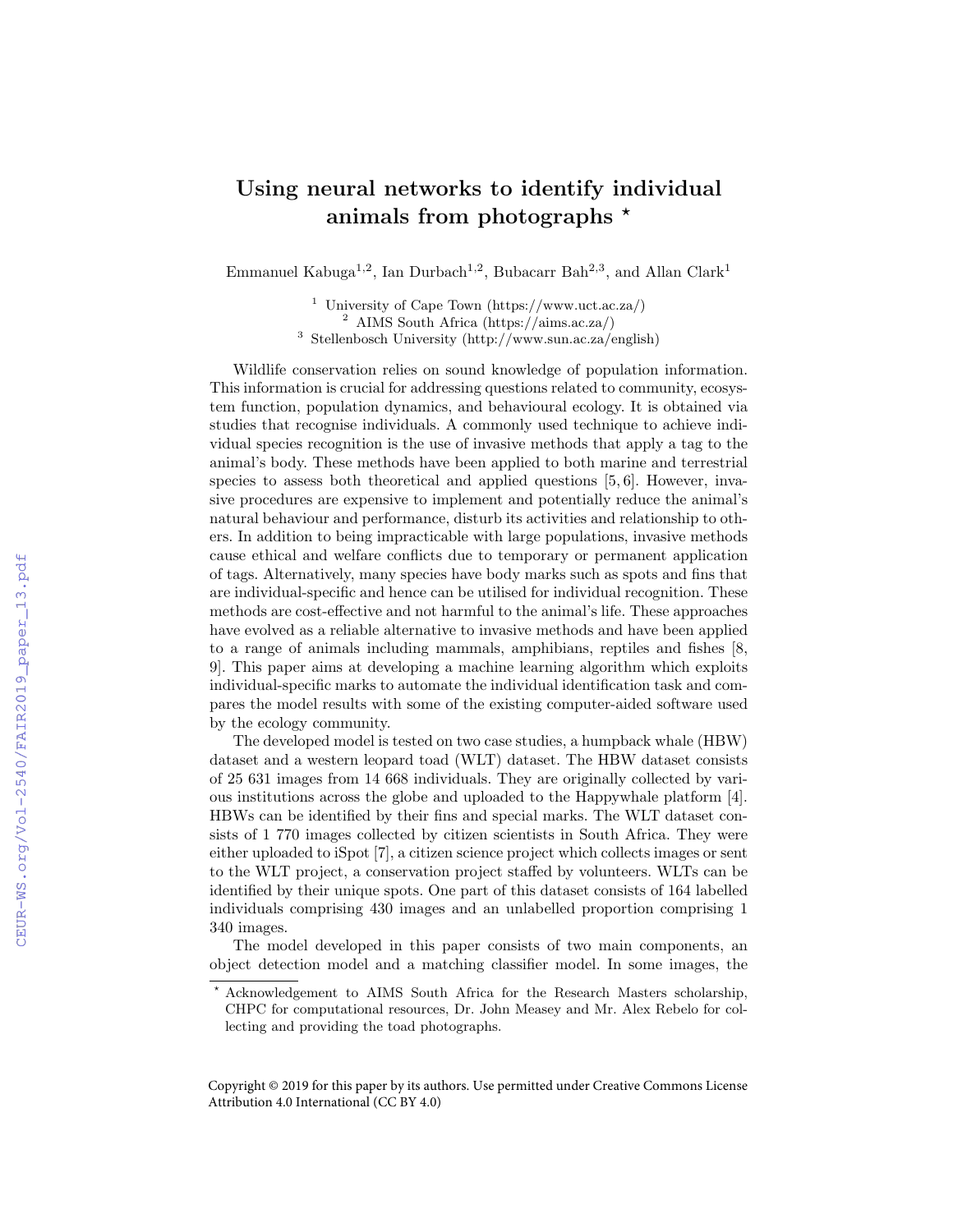## 2 E. Kabuga et al.

animal only occupies a small region of the image. This makes the individualspecific marks – spots for WLTs, and tail fins for HBWs to not be clearly visible while they are the key feature of this study. As a result, the goal of the object detection model is to – detect the region of the image containing the animal, localise it using a bounding box, and extract the animal, which is then taken to the next level of photo-matching. The object detection model is a custom convolutional neural network (CNN) originally inspired from VGG16 [1] which takes an image as input and outputs the coordinates of the region containing the animal within the image. The matching classifier model is a special kind of CNN called a Siamese network. The Siamese network is a custom ResNet [2] model which uses a pair of CNNs that share weights to summarise the images, followed by some dense layers which combine the summaries into measures of similarity which can be used to predict a match. This model takes a pair of two regions containing animals extracted by the detection model and outputs their matching probability. A threshold probability set by the user is used to decide if a pair of two animal images originates from the same individual or not. The individual IDs are extracted from the obtained matches. One of the computer-aided photo-matching algorithms used by the ecology community is WildID [3]. It utilises the scaled invariant feature transform (SIFT) to extract distinctive features from the images. It compares SIFT features of a new image with ones of the existing images in the catalogue and ranks the top 20 potential matches. The true match can appear anywhere between 1 and 20 or not. For a fair comparison with the developed Siamese network, we checked if WildID ranked the true match in the first position or not (top-1 accuracy).

The detection model achieved reliable results on both datasets for the task of localising the region of the image containing the animal on both datasets. The model achieved the intersection over union (IoU) of 0.90 and the coefficient of determination  $R^2$  of 0.91 for HBWs and the IoU of 0.86 and  $R^2$  of 0.85 for WLTs. The Siamese network model results are good for both HBWs and WLTs. The model correctly identified if a pair of images is from the same individual or not respectively in 95% of cases for HBWs and 87% of cases for WLTs. The main difference in the performance is due to the different amount of data used to train the model. In this study, the semi-supervised approach on WLT unlabelled dataset has been partially successful. The model was able to identify 47 new matches from 26 individuals comprising 63 images. These identified matches seem to be relatively few in numbers. Without an exhaustive check of the data, it is not clear whether this is due to the failure of the semi-supervised approach, or because there are not many matches in the data. After adding the newly identified and labelled individuals to the WLT labelled dataset, the model slightly improved its performance and correctly identified 89% of WLT pairs. WildID achieved good results on WLTs compared to HBWs. It ranked the true match in the first position in 64% of cases for WLTs and 36% of the cases for HBWs.

The Siamese network model achieved good results on the individual identification task for species dotted with individual-specific marks. Its performance was very competitive compared with WildID.